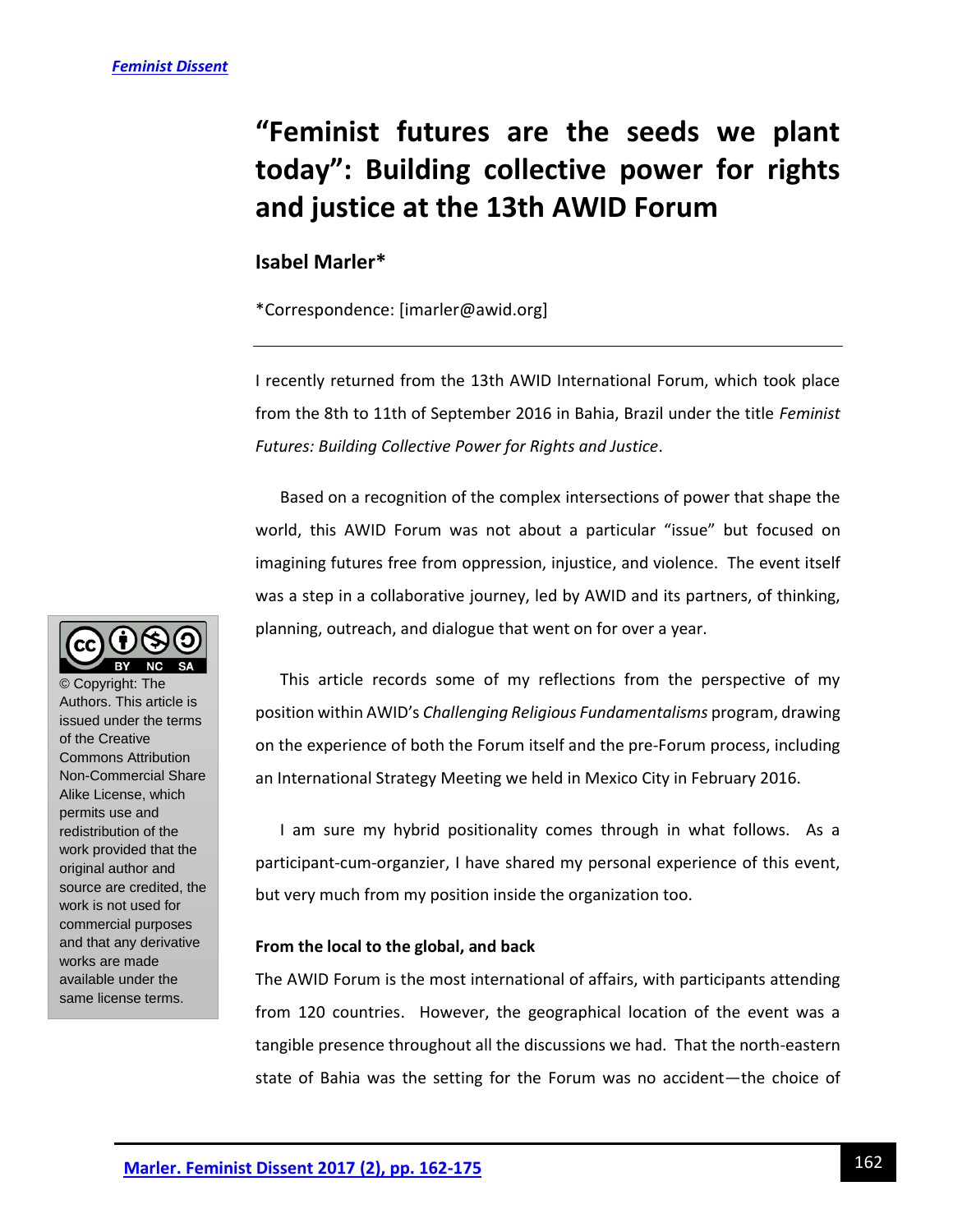location was a political decision based on the long history of struggle in the region, particularly that of Black and Afro-descendent women.

Bahia is home to complex social dynamics around religion not least because it is the home of Candomblé, an Afro-Brazilian religion brought to Brazil from West Africa by people enslaved by the Portuguese<sup>1</sup>. To the tourist, Candomblé looks to be celebrated in Salvador's public space, with the shops full of souvenirs showing the symbols of the Orixas (roughly translated as Gods and Goddesses), and shows of traditional dancing and capoeira every evening. But this superficial, often commodified celebration of the religion belies the reality that its followers continue to be violently discriminated against by both the mainstream Catholic establishment, and by many evangelical Churches.

During the Forum, I met Mãe Jaciara Ribeira, a Yalorixá (priestess) of a Candomblé house of worship in the Salvador area. In 1999 a newspaper published a picture of Mãe's mother, also a Yalorixá, along with an article smearing her reputation. Following from the article, Mãe's mother was attacked by a group of evangelical Christians who beat her with a Bible, and after the attack suffered a cardiac arrest that killed her<sup>2</sup>. Mae, or "Mother Jaciara" as she is now known, is an iconic figure in Brazil in the fight against religious intolerance, a struggle which is at once a struggle for religious freedom, racial justice, and gender justice.

Beyond the state of Bahia, the Forum was of course taking place in the midst of the country's so-called "political crisis", in fact a parliamentary coup d-etat (*'golpe'* in Portuguese). From session to session, chants of 'Fora Temer!'<sup>3</sup> were heard, from both Braziliant activists, and from others expressing solidarity with their Brazilian colleagues. The situation could not be discussed without reference to religious fundamentalisms. Conservative religious forces were at the forefront of the drive to impeach president Dilma Rouseff, with members of parliament openly dedicating their vote for Rouseff's impeachment to God, 'the family', and even to 'unborn children' (Telesur 2016; Telesur 2016a)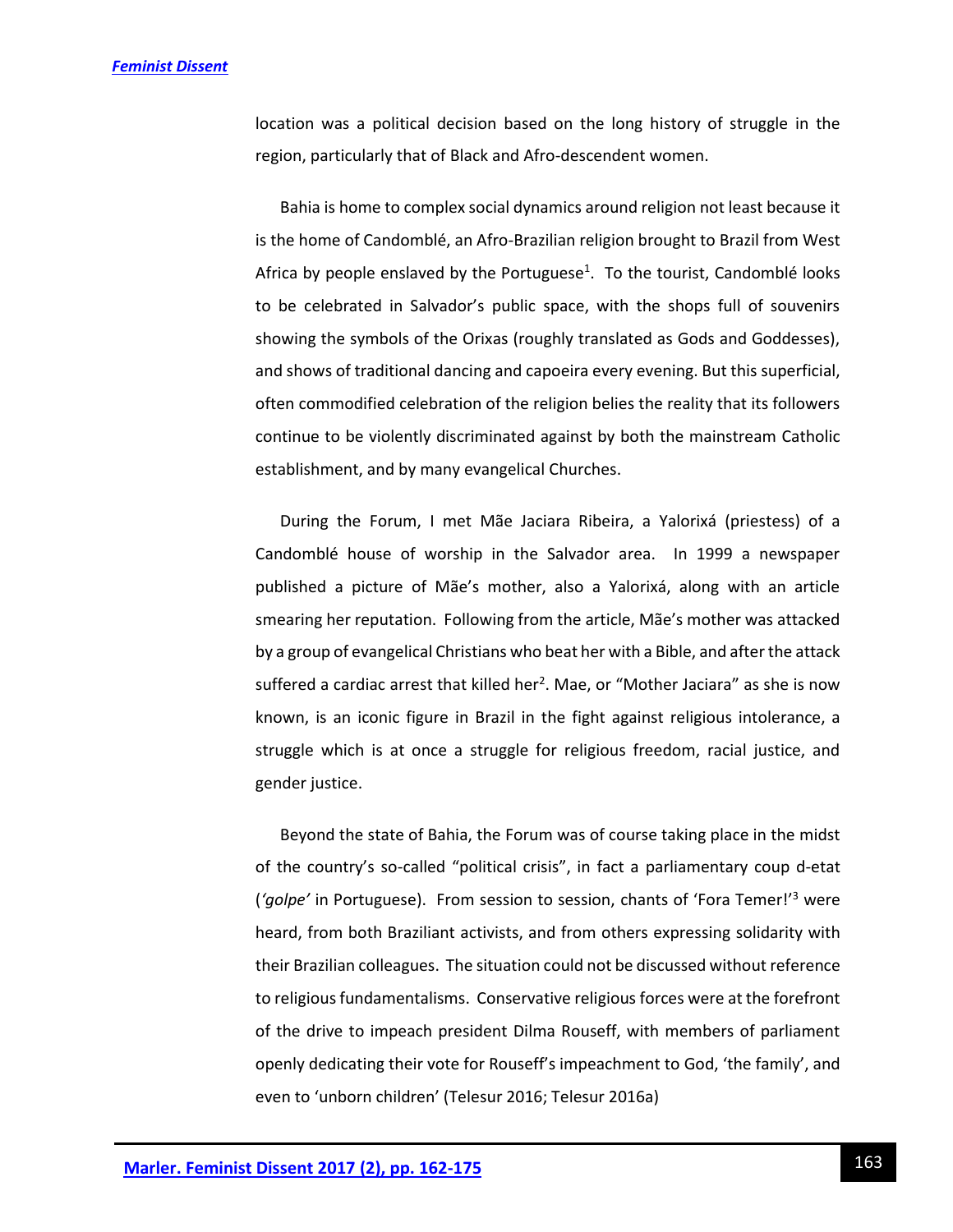As the world's largest Catholic country, Brazil is highly influenced by the Vatican's anti-woman stances against sexual and reproductive rights. Meanwhile the rise of evangelical and Pentecostal Churches has seen the ever more mainstream presence of other religious players that also oppose women's autonomy and the rights of LGBTQI people. Maria José "Zeca" Rosado Nunes, of Católicas pelo Direito de Decidir (Catholics for the Rights to Decide, Brazil), an organization that has long been in the forefront of challenging the hierarchy of the Church, described religious fundamentalists as one element in a conjunction of conservative powers—economic, political, and religious—at play in Brazil. She presented a multi-faceted picture of a conservative backlash which is bringing regression in all areas: gender equality, reproductive and sexual rights, civil liberties, racial justice, and economic inequality<sup>4</sup>.

Christian religious groups have an enormous power in the media, with many television channels run by conservative evangelicals. Evangelical groups are also using new technology such as the WhatsApp messaging app to disseminate dogmatic religious ideas. In congress, religious groups exert influence over the law, and in the area of the judiciary. New caps on donations to political candidates in municipal elections, introduced as an anti-corruption measure, have had the unsavoury effect of increasing the successes of those with an independent source of funds - both millionaires and candidates backed by evangelical Churches (Boadle, 2016).

Zeca described how religious groups now focus their efforts not only on the capital Brasilia but also locally; taking advantage of the Federal nature of Brazil, they work to change local laws to roll back sexual and reproductive rights and the rights of LGBTQI people<sup>5</sup>. There has recently been a push for a new law that prohibits school teachers from talking about gender or about equal rights. This infraction, which could be judged on the basis of one anonymous complaint by a student who reports feeling that their 'morality' or 'faith' has been attacked, holds a penalty of 3-6 years in jail. While civil society are continuing to mobilize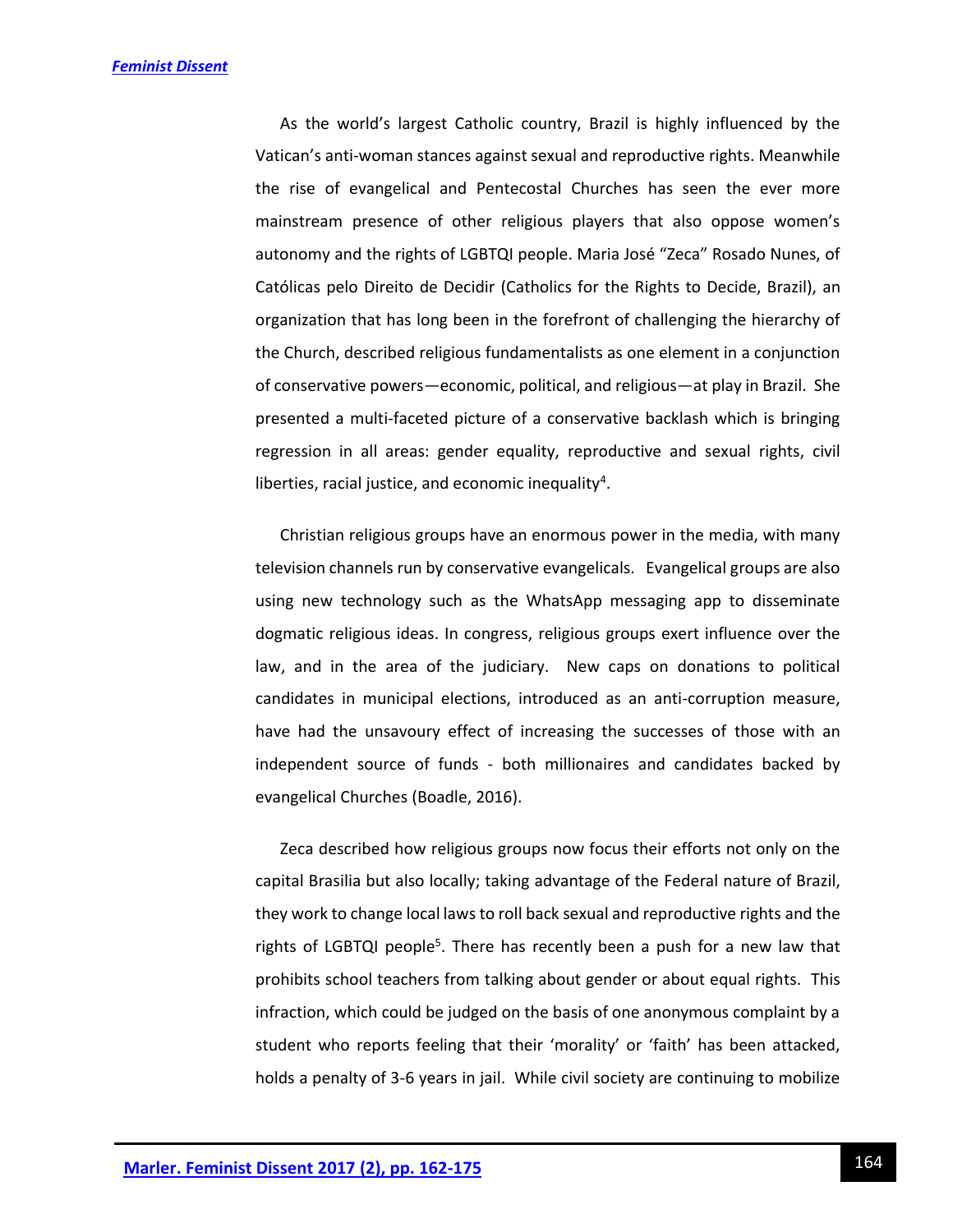to prevent this law coming to force, it is emblematic of how far conservative religious forces have come in Brazil, that the latter feel they can even propose such a law. Nunes noted that this would not have been imaginable five or 10 years ago<sup>6</sup>.

Of course, the Zika crisis was also a prominent feature in the discussions. Activists from Brazil highlighted the role of religious authorities (and their influence in the health sector) in curtailing their sexual and reproductive rights by proposing that, in response to Zika, women should simply 'avoid falling pregnant', a 'solution' with similarities religiously influenced responses to HIV transmission (Fried 2016; Imam 2016, 29) The strong correlation between public health provision and both race and class was made clear; women living in poverty, racialized women are both disproportionately affected by Zika itself, and suffered the most difficulty in accessing contraceptive and abortion services.

It was clear that the Brazilian situation, while carrying its own historical particularities, had to be viewed as one piece in a global puzzle of rising sectarianism, identitarian religious politics, and ethno-nationalist movements, political polarisation, and the rise/resurgence of 'post-truth' right-wing and fascist politics. When Brazilian activists described conservative groups and individuals feeling emboldened to express hatred against women and minorities more loudly than ever, and with religious dogmatism at the centre of this, participants from various countries drew parallels—from countries in the Middle East and Africa where Islamists have once again taken centre stage, to those dealing with the election of Duterte in the Philippines, to the xenophobia of post-Brexit Britain and the Trump presidential campaign. Analysing the structural drivers behind this picture, those present largely agreed that we were seeing the outcome of a number of interrelated crises: widespread neoliberal economic policies, the arms trade and ongoing conflicts, political marginalization, and shrinking democratic spaces.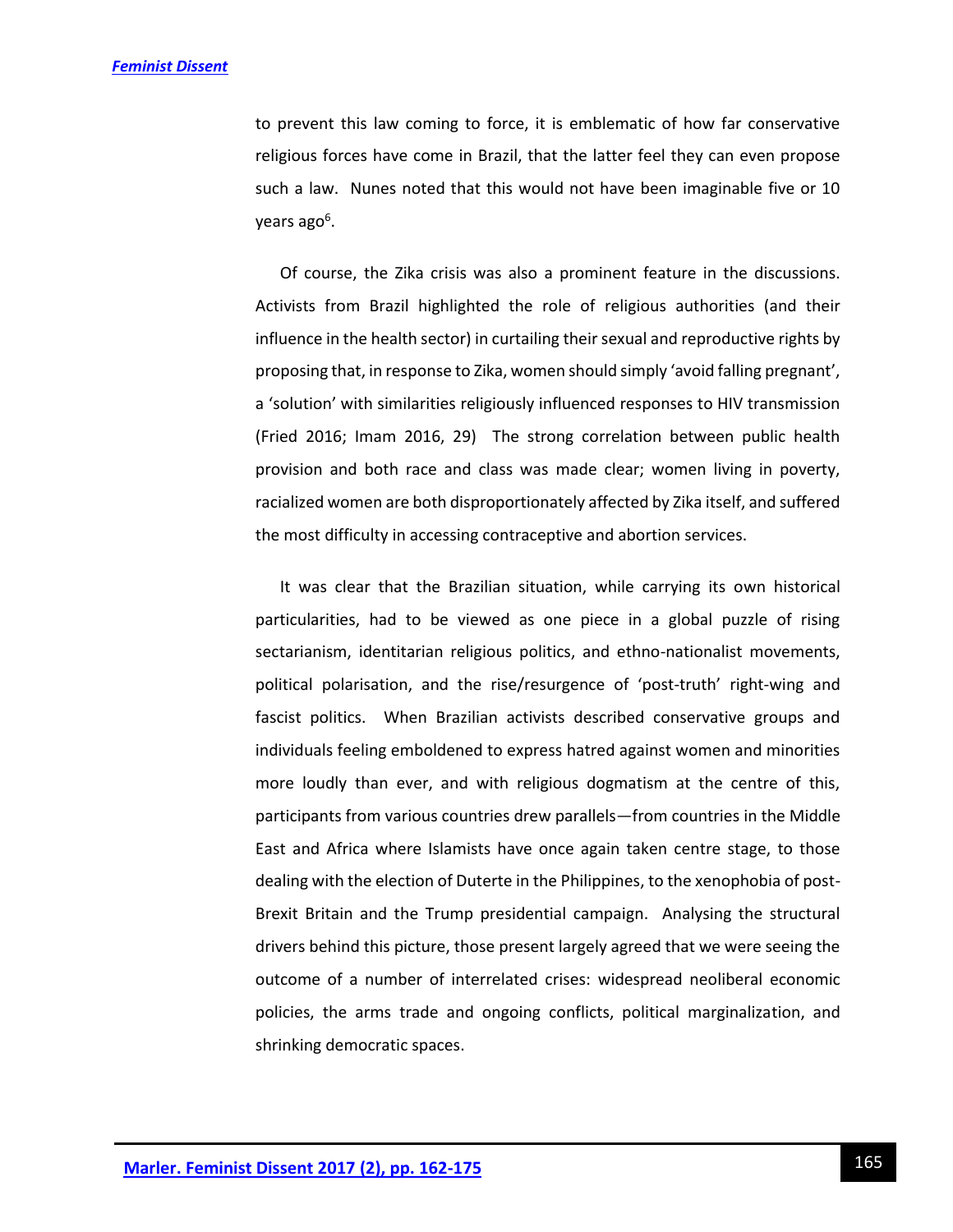### **Working on Difficult Ground**

Throughout the Forum, some points of tension emerged through our discussions. For example, some of those present felt that the blurring of lines between religion and religious fundamentalisms was problematic, suggesting that a distinction was important to make, either for the purpose of strategic confrontation of religious fundamentalisms, or to ensure respect for people's individual beliefs. Laila Alodaat, of the Women's International League for Peace and Freedom, also expressed concern about the lack of distinction between Muslim/Islamic fundamentalism in particular, and 'violent extremism' as something taking many shapes including right-wing nationalistic movements. From her experiences of international approaches to women in conflict in Syria, she felt that this lack of distinction had led to all conservative religious actors being 'painted with the same brush', thereby alienating grassroots women peace activists who felt that international efforts were targeting their society or culture as a whole. On the other hand, we also heard of the dangers of a distinction between 'violent extremisms' and so-called 'non-violent extremisms', as in the cases of Western governments who, in their 'counter-terrorism' work, have made alliances with and concessions to far-right religious groups that hold abominable views on women.

Many people felt that our analysis should push past a narrow focus on 'fundamentalisms' and interrogate religion as a whole—its institutions, its practices, its presence in the private and personal realms not only in public. Sheena Magenya, of the Coalition for African Lesbians, recalled a story from her personal life: her young son had already begun, through exposure at his nursery classes, to understand the world through a lens of religion, and had told her one day that she 'wasn't a woman of God'. This was a sign, she said, that we must talk about every aspect of religion—as feminists have we not built a movement on the need to address oppressive norms in our 'private' spheres as much as anywhere else?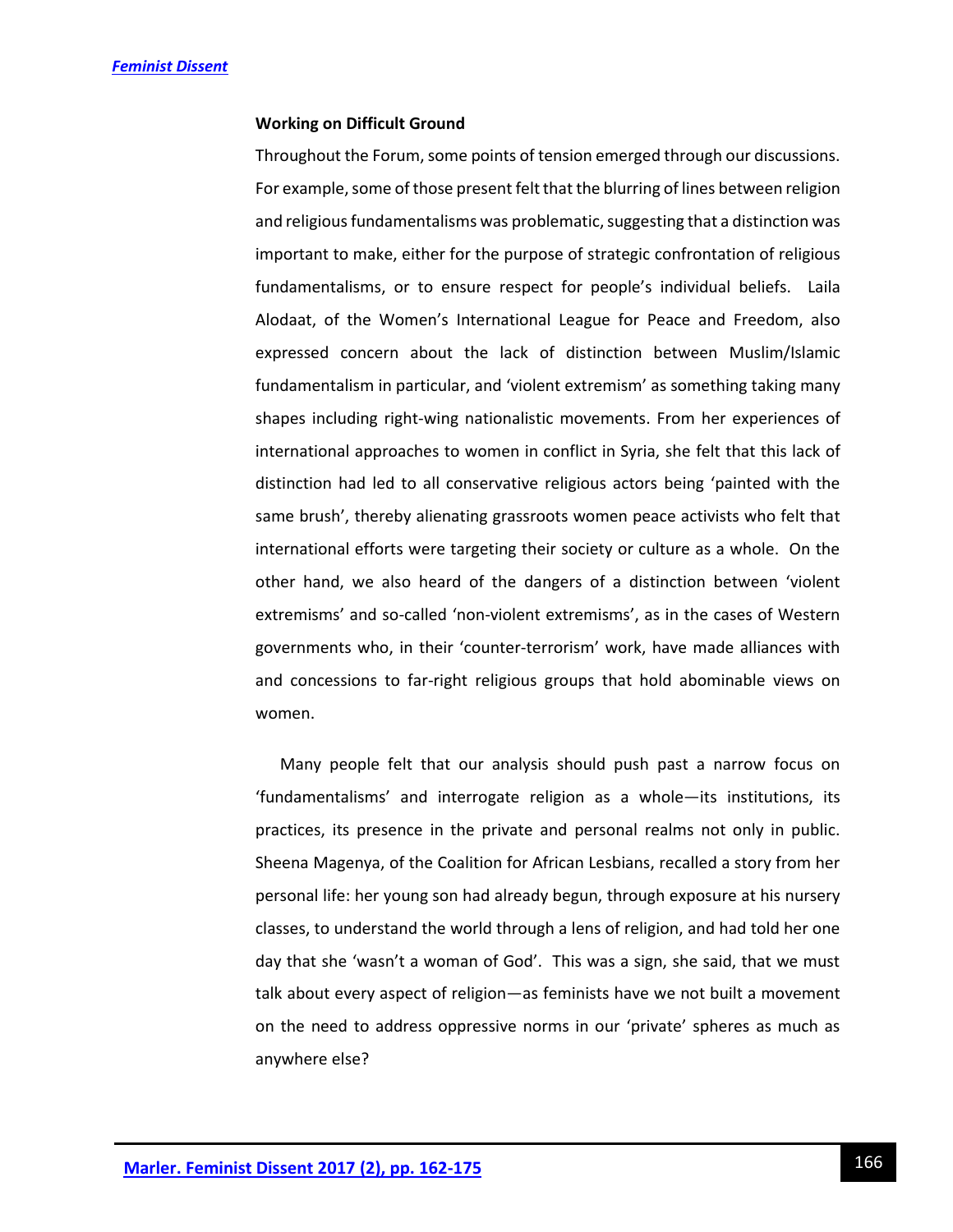This tension was an interesting one. There are many reasons that a distinction between' 'religion' and 'religious fundamentalisms' is more palatable; we feel it has less chance of offending or alienating people, and in certain circumstances we may feel that we have to leave religion alone as a matter of civil liberty. But what is religion if not its ideologies, its practices, and the people who carry out actions in its name? With this accepted, it seems hard to draw a neat line between fundamentalism and 'religion'?

Another tension was the recurrent issue, specifically around Muslim fundamentalisms, of how to balance a need to resist co-optation to other oppressive agendas, while still unequivocally denouncing religious fundamentalisms, and standing in solidarity with those who oppose them. On one hand, some speakers pressed the need to see Western imperialism, military intervention, racist and anti-immigration policies as ventures which have all coopted both feminist language and efforts to resist religious fundamentalisms. Other speakers, however, expressed frustration at over-emphasis on those concerns, at the expense of addressing the realities of religious fundamentalisms. Some expressed a sense of betrayal that feminists, especially those in 'the West', have not shown enough solidarity with those affected and resisting oppressive religious norms. They described Western leftists as being guilty of undermining feminists, especially those with a secular stances, in countries marred by regressive religious norms.

These tensions certainly rang true to my experience of the 'anti-imperialist' efforts in the United Kingdom which, while direly needed, have at times made extremely problematic alliances with religious groups holding regressive worldviews, especially as they pertain to gender. Dominant anti-imperialist narratives also often put forth a binary picture of 'the-West-coloniser' versus 'the-rest-colonized', which does no justice to the intricacies of global and regional power dynamics, and feeds the very victimhood narratives that are a key mobilising tactic of Islamists. At the international level, anti-imperialist narratives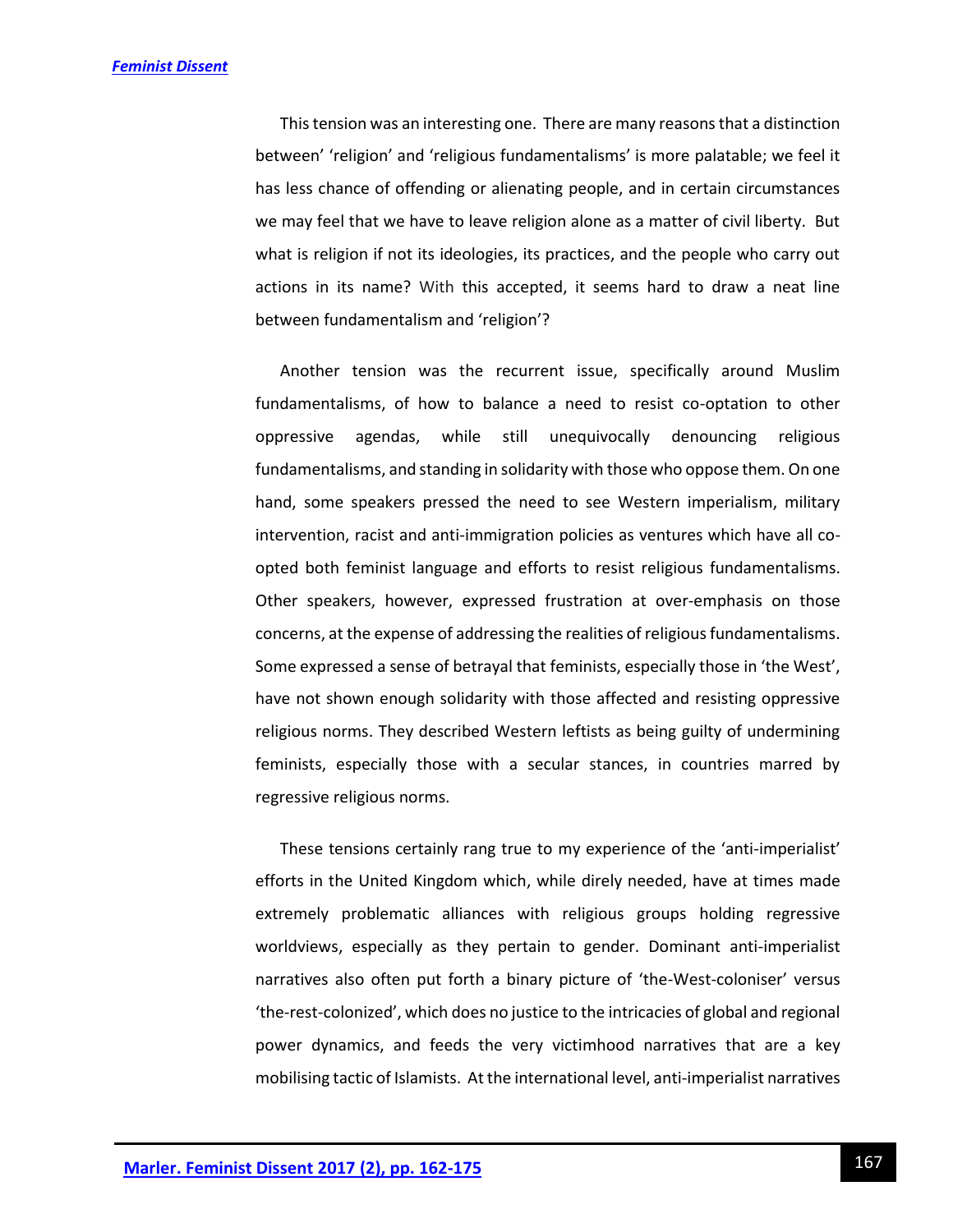have been co-opted, along with notions of sovereignty and culturally relativist arguments, to erode hard-won human rights standards as they pertain to women and LGBTQI people (OURs 2017 Trend Report, forthcoming).

I felt glimmers of the excitement that many present were trying to push past the polarization that characterizes this area of discussion, and that the Forum itself was great space for address different 'sides' of this debate at once, but I still got the sense that we were all still somewhat trapped in what Meredith Tax (2012) has called the 'double bind'<sup>7</sup> . And I was still left wondering how feminists can find a thorough framework for opposing fundamentalisms in a way that does not feed xenophobia and imperialism, and vice versa. How can we stop seeing these different 'sides' even as sides and start to consistently denounce both imperialism and racism *and* fundamentalisms as all elements of the same big picture? Do we need to look beyond our existing frames of analysis and find a new political-ethical framework? Or do we have the analysis but find it difficult to translate this into concrete work?

### **New Thinking and New Ways Forward**

Despite the inevitable tensions, one of the things that struck me most throughout the process leading up to the Forum, and during the Forum itself were the new ways of thinking about gender and religious fundamentalisms that were coming up, and the innovative ways in which activists were already challenging religious fundamentalisms.

We spoke a lot about the links between the rise of fundamentalisms and neoliberalism. We heard local level examples, such as evangelicals in Brazil using drug rehabilitations centres (in the absence of state provision) to spread dogmatism, and discussed the big picture links between our work and military spending, lack of state welfare, and corporate power. I was shown parallels between phenomena I had never linked before, such as between the narco state and drug cartels in Latin America, and the dynamics of fundamentalist armed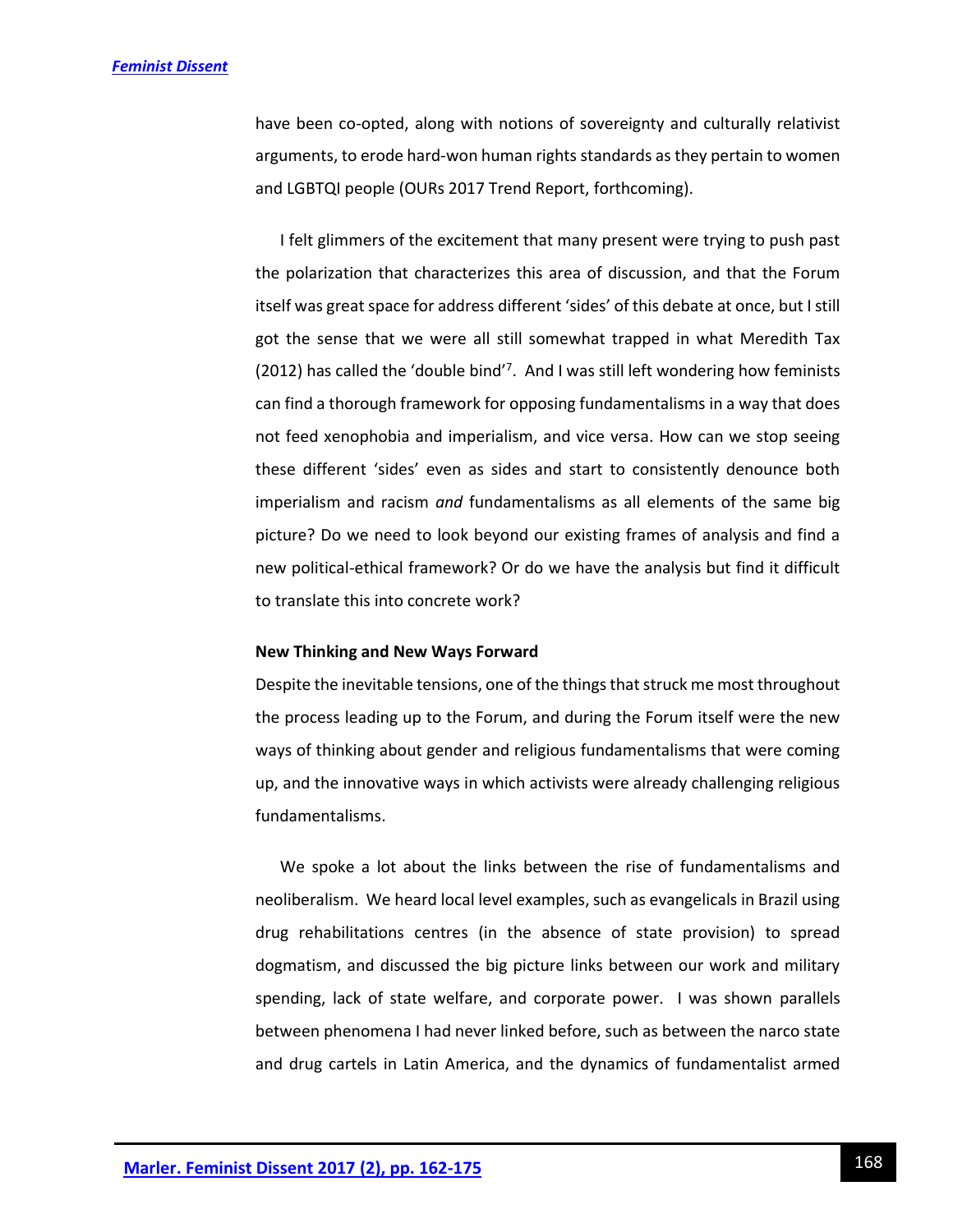groups in parts of the Middle East. We asked ourselves if religious fundamentalisms would exist if neoliberalism did not.

I was pushed to reflect on the ways in which, although knowing these links, to some extent we fail to work with those doing anti-capitalist work, either because they see our struggle as a 'cultural' one, not linked to their 'structural' work, because they have historically not paid enough heed to interpersonal and gendered violence, or because we ourselves have failed to convert our analysis into concrete collaborative actions. I am still grappling with how activists can make this important cross-movement work happen, in an environment where traction (and funding) often feel dependent on having a clear 'issue' and focus, but the Forum made it clear that this intersectional collaboration must be something we spend more time and energy on as we go forward.

Black and decolonial feminisms were central to discussions throughout the Forum, not least because of the Black Feminisms Forum, an historical pre-Forum event that was held for the first time this year. This perspective also broadened the horizons of my thinking on fundamentalisms.

For example, we are aware the many ways in which the cultural and religious colonialism of Wahhabism has stifled cultural diversity in many Muslim contexts in Africa and Asia denigrating local religious expressions as 'un-Islamic', but we rarely phrase resistance to this as an explicitly anti-colonial struggle. Christian fundamentalists in various African contexts often appeal to notions of "African culture" in anti-homosexuality and misogynist discourse, obscuring the reality that growing regressive religious norms in many African countries are in part fueled and funded by Christian fundamentalists from the USA. And yet, within 'Western' contexts at least, it is not usual to hear people connect up the dots between anti-colonial critique and resistance to this kind of fundamentalism.

The Black feminist perspectives at the Forum provided food for thought on how those working explicitly on fundamentalisms can work more closely with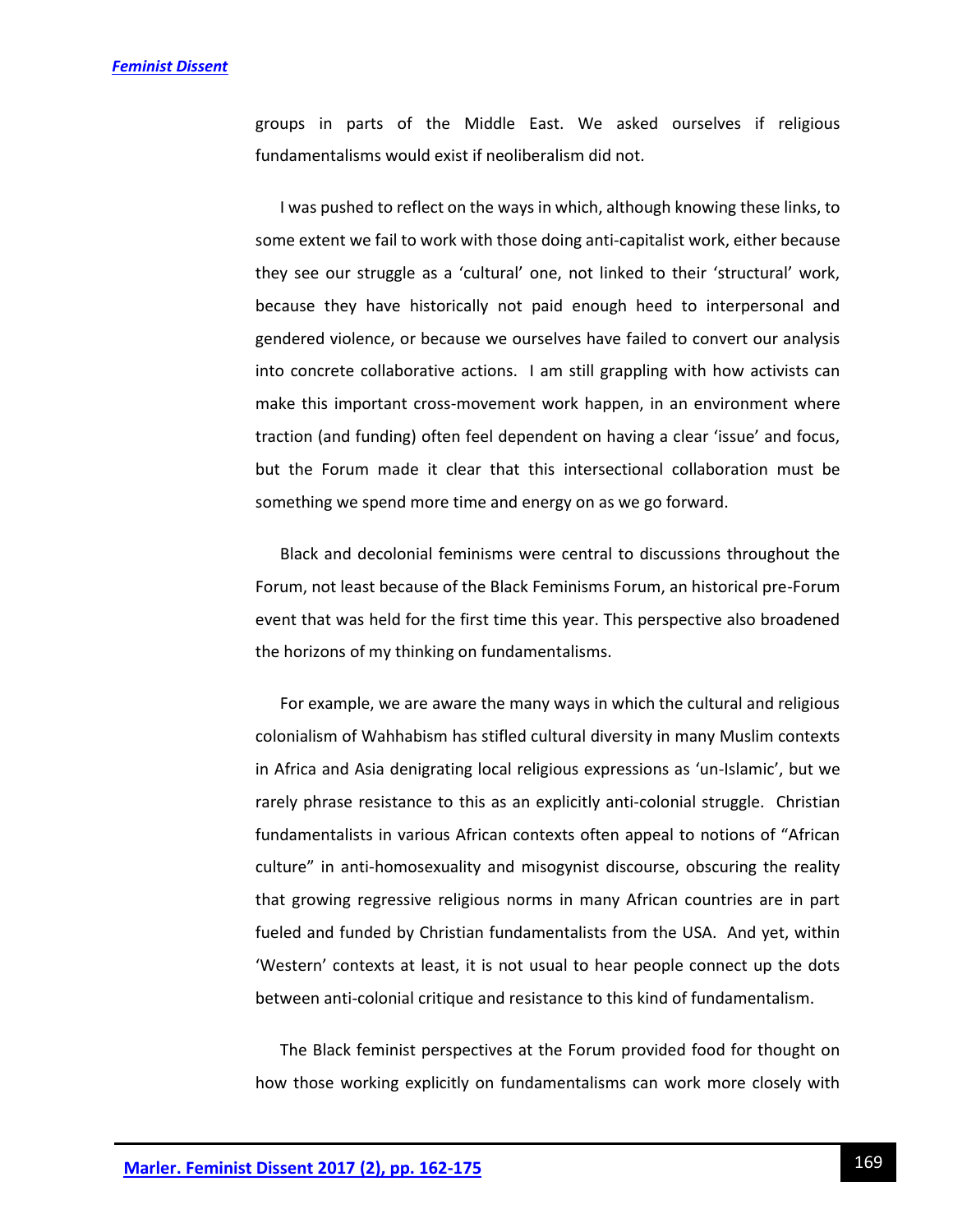Black feminist and anti-/decolonial groups, and vice versa, in order to articulate these struggles in new, more effective ways.

I was inspired by the work of the Coalition of African Lesbians (CAL) seen at the Forum. Their work is unrelentingly intersectional; they refuse to see 'lesbian issues' or 'LGBT issues' as separate from other social injustices. CAL's response to fundamentalisms is that which they describe as the 'think for yourself' strategy. Rather than providing, 'alternative' discourses to counter fundamentalist ideology, CAL's approaches revolve around facilitating discussion about the ideas people subscribe to, asking questions such as ""who does this idea actually belong to?" and "what exactly are your own ideas about this idea?", pushing people to see if they have accepted a societal norm without question. The rationale behind CAL's approach is the understanding that fundamentalisms cannot function in a context of free thought; fundamentalisms are by nature prescriptive of what is acceptable and punishing of dissent. CAL's latest endeavour, the Autonomy Project, explores autonomy as a concept that goes beyond liberal individualist notions of 'choice' that can plague discussions of religion and gender.

The Forum also saw the public launch of the OURs (Observatory on the Universality of Rights), an initiative to monitor initiatives that misuse religion, culture, and tradition to undermine the universality of human rights in the international and regional human rights systems. As well as being the first initiative to do this work in a concerted cross-organizational way, OURs is exciting because it articulates a nuanced intersectional feminist vision of universalism. It insists on the universality of human rights, and resists claims that human rights are a 'western imposition' or an 'imperialist project', whilst recognizing the ways rights discourses have been misused to prop up existing global power inequality, and moving away from one-dimensional liberal constructions of universalism. This project provides one way forward from some of the tensions outlined above through reclaiming universal human rights in a sensitive and intersectional way.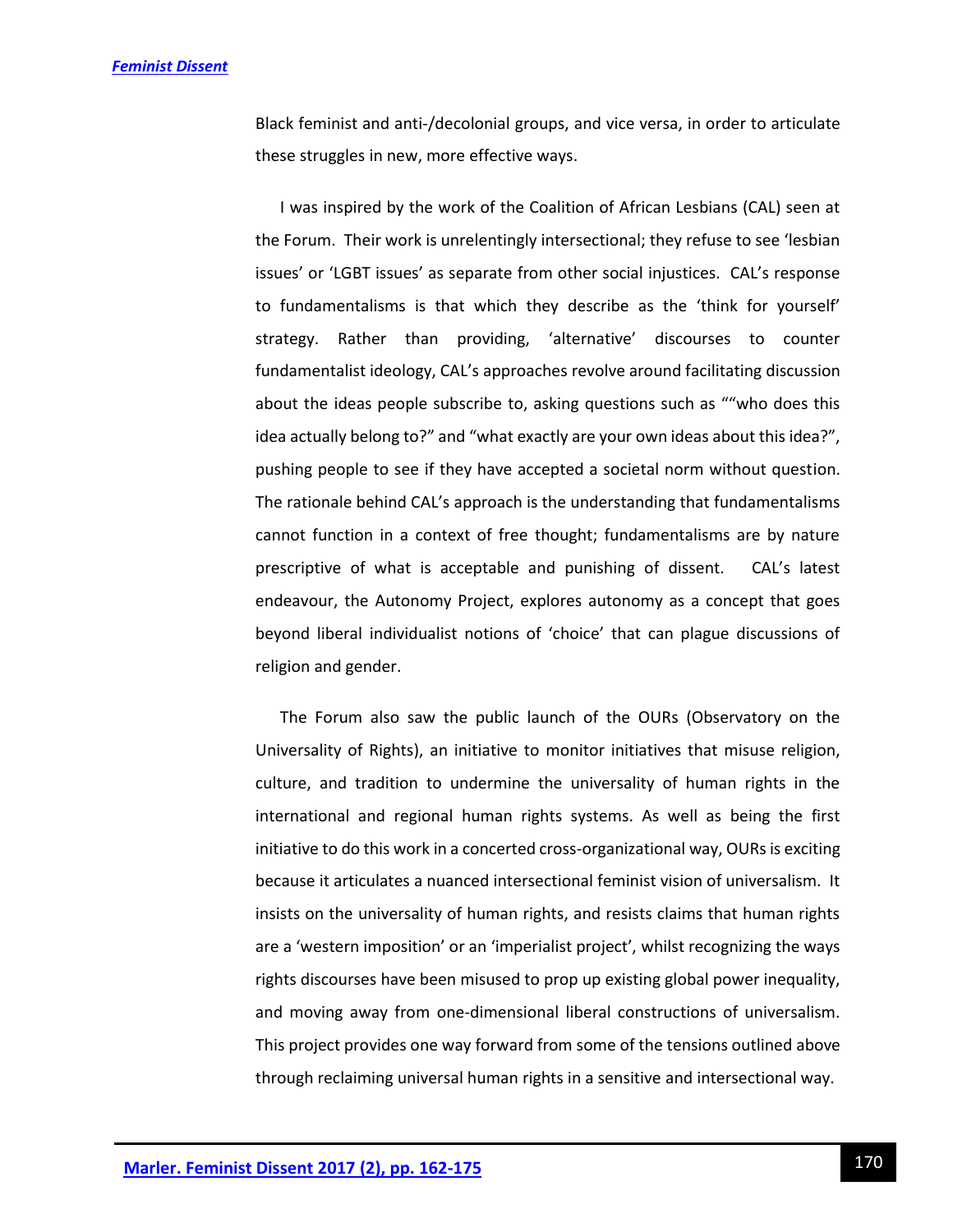Beyond these two examples there were many more, such as the Catholics for the Right to Decide network, who provide frameworks which align Catholic religious belief and gender justice to be compatible, while also advocating for secularism from a feminist perspective; the eye-opening artistic strategies of painters, cartoonists, and cabaret performers; work that involved engaging religious leaders but not in ways that ceded them more power, but which disrupted their hegemony while making them advocates for women's rights, to name but a few<sup>8</sup>.

In the lead up to the Forum I had recorded something said by Dawn Cavanagh of CAL as part of an art exhibit we were planning: "we cannot wait for joy, joy is in the struggle itself." This quote returned to me when reflecting on the amazing strategies and frameworks I saw during the Forum process—the most inspiring thing is that this work not only resists the advances of fundamentalisms, or 'pushes back'; it actively building microcosmic versions of the worlds we want, small glimpses of our feminist utopias in the here and now. As Dilar Dirik told us of the Kurdish women's struggle: "We never postpone the future. Feminist futures are the seeds we plant today"

*Acknowledgements: With many thanks to those whose conversations and work informed this reflection: Sarah de Roure, Rima Athar, Aline Lemos, and my colleagues Naureen Shameem and Shareen Gokal. Special thanks go to Zeca Rosado Nunes for taking the time to talk to me at length about the situation in Brazil, and to Mãe Jaciara Ribeira for sharing her story.*

*Isabel Marler is the Communications Coordinator of the Challenging Fundamentalisms programme at the Association for Women's Rights in Development (AWID), and a Research Associate at the Centre for Gender Studies, School of Oriental and African Studies(SOAS, University of London). She previously worked for the transnational solidarity network Women Living Under Muslim Laws (WLUML). She is involved in the British and transnational women's movements, in struggles against austerity and war, and for immigration rights.*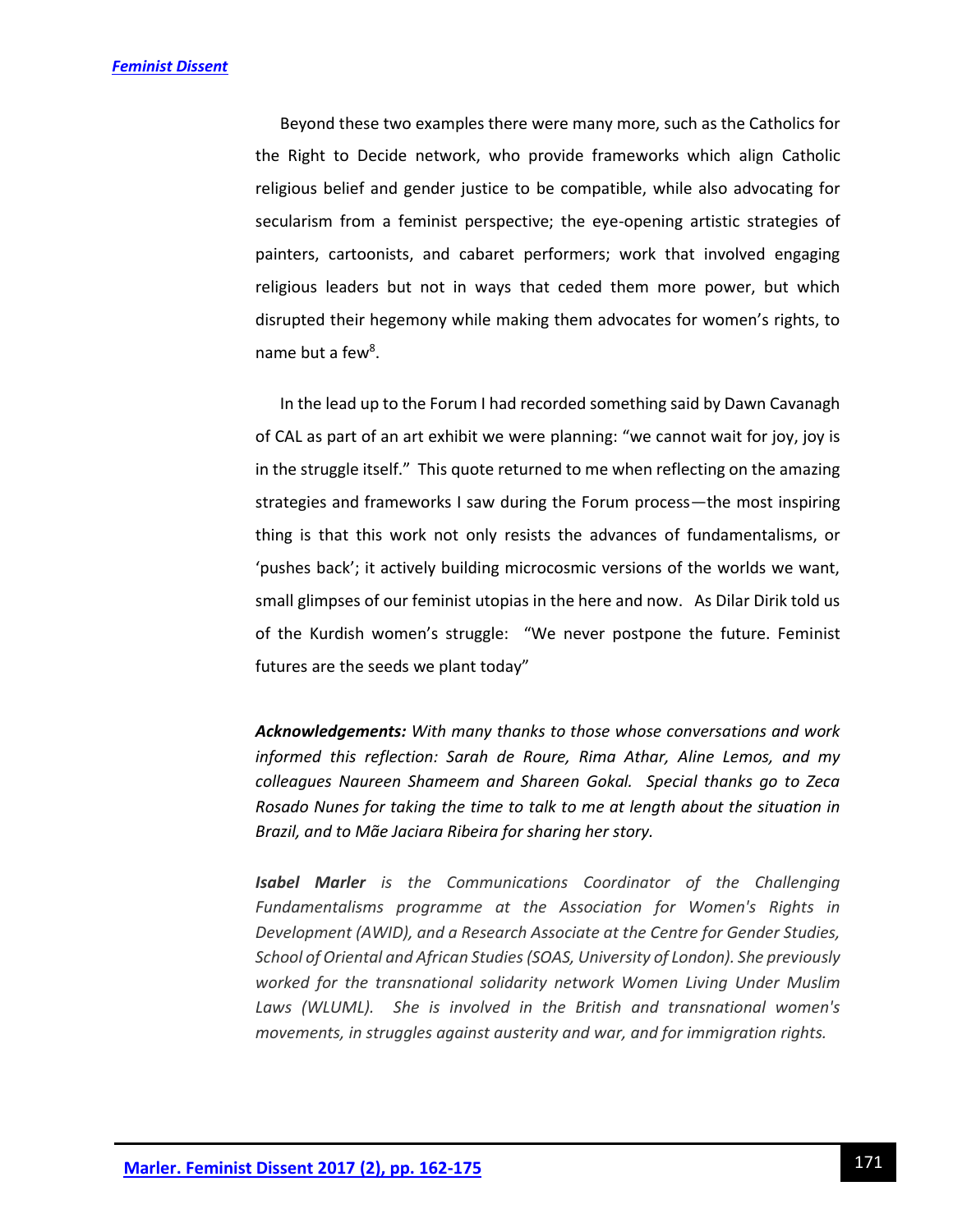For Development Actors Navigating Religious Fundamentalisms and Women's Rights

Control of women's bodies, sexuality, and choice are "warning signs" of rising fundamentalisms.

Take action when women and LGBTQI\* people raise the alarm that their freedoms are being eroded.

# ×

Don't dismiss women's decreasing freedoms as unimportant or "not the main issue".

awid

Don't wait for fundamentalisms to grow stronger and more embedded in society before you take action.

╱

Support alternative economic models that focus on redistribution, state provision of services, and place women's rights and justice at the center of their policies.

Hold states, financial institutions, and corporations accountable for the effects of their policies on human rights and gender justice.

3

**Choosing religious** organizations as default for partnerships builds their legitimacy and access to resources, and supports their ideology, including gender ideology.

# ×

Don't support development activities that minimize state responsibility for providing services and social safety nets.

Neoliberal economic policies have a particularly negative impact on women, and fuel the growth of religious fundamentalisms.

# $\boldsymbol{\mathsf{x}}$

Don't assume that religious institutions need to be involved in your development activities, or that they have better access to or trust of the population.

Don't choose partners based on short-term expediency - prioritize long-term objectives of sustainable development and gender equality.

Taken from A. Imam, The Devil is in the Details: At the Nexus of Development, Women's Rights, and Religious Fundamentalisms (AWID, 2016)

Prioritize progressive positions on

human rights, women's rights, and

gender equality when choos-

ing partners for development

on these topics.

initiatives. Be sure to thoroughly

examine potential partners' views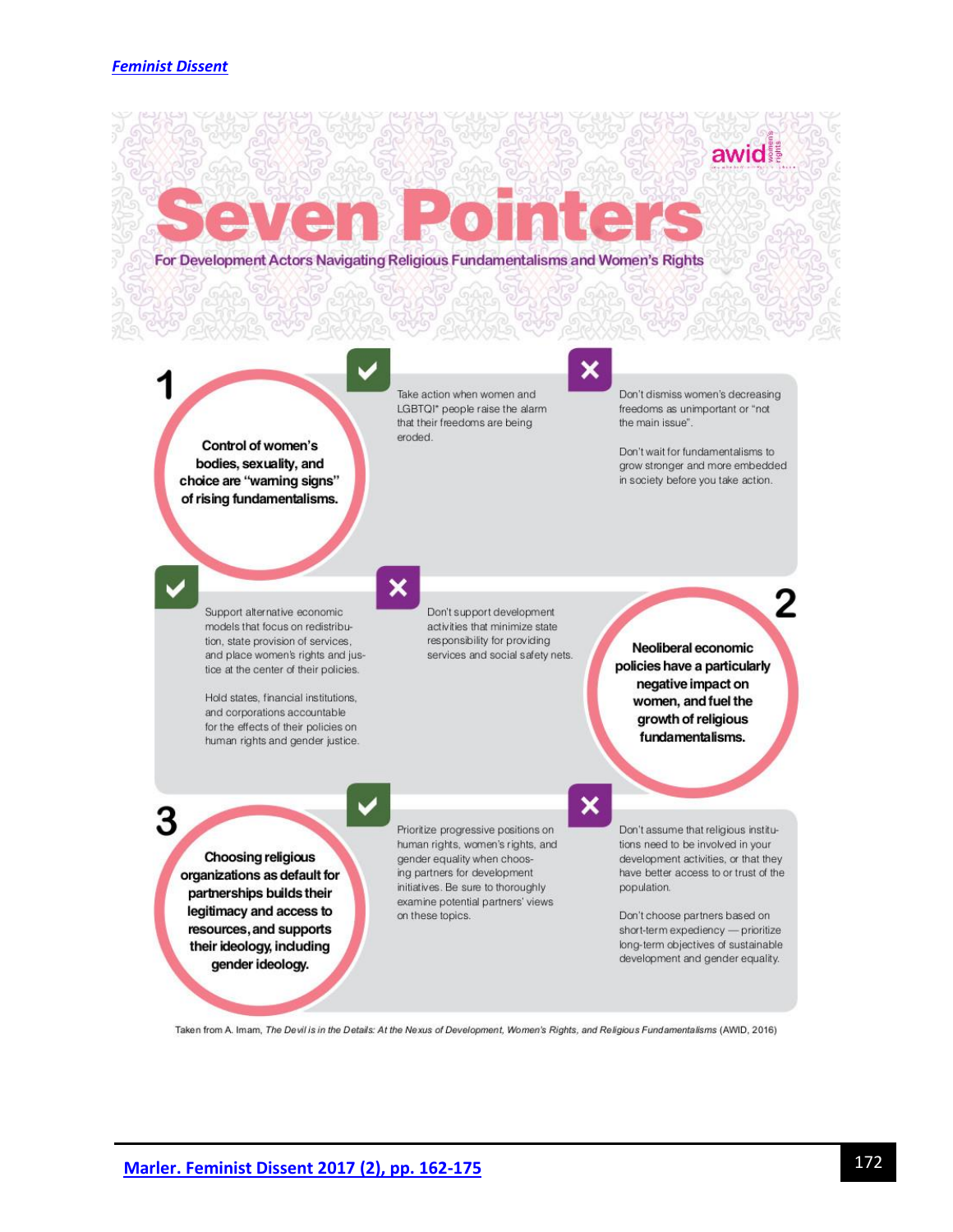Use non-religious language, Don't reduce a community to a single identity based on religion. speaking to common goals: Everyone has multiple peace, justice, rights, quality of identities and should be Don't assume that a conservative life, an end to violence, access to water, or better health, for religious discourse is the only one defined by more than just example. that a community can relate to. their religion. **Foregrounding religious** Combine arguments from multiple identities tends to reinforce sources: human rights and gender equality, constitutional law, the power of religious progressive religious interpretafundamentalists. tions, and empirical data. x 5 Make sure that everyone in your Don't accept religion or culture organization is sensitized to a as an excuse for human rights Religion, culture, and feminist, power-based analysis of violations or the subordination of tradition are constantly religion, culture, and tradition. women. changing, being Support the local actors who are Don't assume that religious reinterpreted and enabling people to discuss alterleaders, who are often men, challenged. What is native religious discourses that represent an entire religious dominant is always a are congruent with human rights community. and gender justice. question of power. × 6 Take a stand against both racisms Don't oppose fundamentalisms in and religious fundamentalisms. ways that reinforce racist narratives. Racism, exclusion, and Advocate for state accountabilmarginalization all add to ity and the political, civil, and Don't shy away from challengthe appeal of ing discrimination and religious economic rights of marginalized communities. fundamentalisms within minority fundamentalists' offer of a communities. sense of belonging and a "cause".  $\boldsymbol{\mathsf{x}}$ Identify the women's rights organi-Don't assume that large or mainzations who are at the forefront of stream international organizations challenging patriarchal religious necessarily have the know-how There is strong evidence and cultural norms and make to address gender issues. that the single most it a priority to include them in important factor in consultations and implementation promoting women's rights of projects. and gender equality is an autonomous women's movement.

Taken from A. Imam, The Devil is in the Details: At the Nexus of Development, Women's Rights, and Religious Fundamentalisms (AWID, 2016)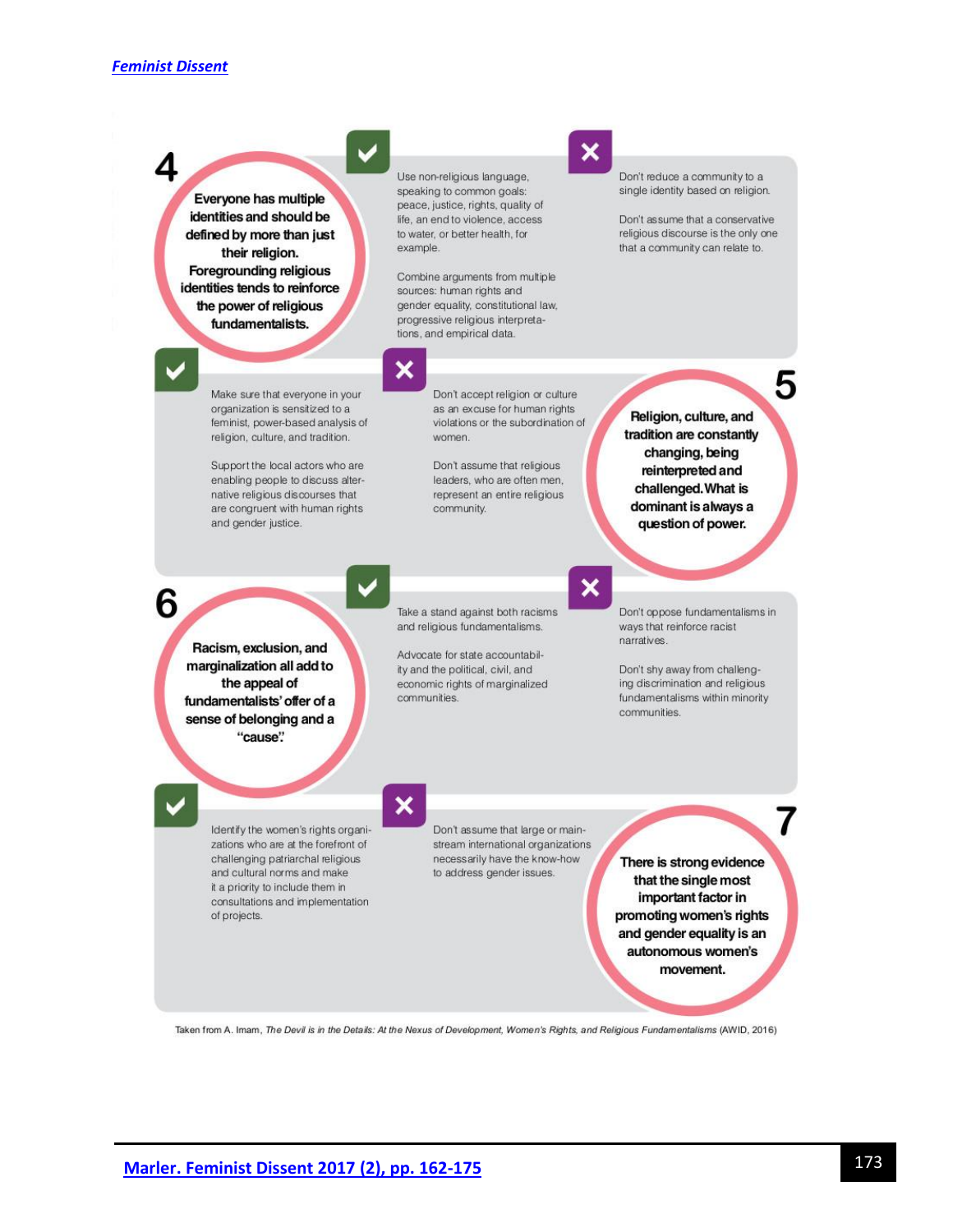# **References**

AWID/OURs (forthcoming, 2016), Periodic Report on Anti-Rights Trends at the International Human Rights Level (working title)

Boadle, Anthony, 2016, "Millionaires, evangelicals benefit from Brazil campaign funds ban", Thomson Reuters Foudnation, 29th September 2016

CAL, 2016, "Video: The CAL Autonomy Project: What is Autonomy?" YouTube, 26th September 2016 <https://www.youtube.com/watch?v=TXO3yevOjDg>

Fried, Susana, "Telling women to avoid pregnancy is not a solution for HIV and the Zika virus", The Guardian, 28th May 2016 [https://www.theguardian.com/global-development/2016/may/28/women-avoid](https://www.theguardian.com/global-development/2016/may/28/women-avoid-pregnancy-not-solution-hiv-zika-virus-internation-day-action-womens-health-conservative-religious-ideologies)[pregnancy-not-solution-hiv-zika-virus-internation-day-action-womens-health](https://www.theguardian.com/global-development/2016/may/28/women-avoid-pregnancy-not-solution-hiv-zika-virus-internation-day-action-womens-health-conservative-religious-ideologies)[conservative-religious-ideologies](https://www.theguardian.com/global-development/2016/may/28/women-avoid-pregnancy-not-solution-hiv-zika-virus-internation-day-action-womens-health-conservative-religious-ideologies)

Imam, Ayesha, 2016 *The Devil is in the Details: At the nexus of Development, Religious Fundamentalisms, and Women's Rights* (AWID) [http://www.awid.org/sites/default/files/atoms/files/final\\_web\\_the\\_devil\\_is\\_in\\_the](http://www.awid.org/sites/default/files/atoms/files/final_web_the_devil_is_in_the_details.pdf) [\\_details.pdf](http://www.awid.org/sites/default/files/atoms/files/final_web_the_devil_is_in_the_details.pdf)

Imam, Ayesha, Isabel Marler, and Laila Malik, "'The Devil is in the Details': development, women's rights and religious fundamentalisms", openDemocracy 50.50, 4th May 2016

[https://www.opendemocracy.net/ayesha-imam-isabel-marler-laila-malik/womens](https://www.opendemocracy.net/ayesha-imam-isabel-marler-laila-malik/womens-rights-development-and-religious-fundamentalisms-devil-)[rights-development-and-religious-fundamentalisms-devil-](https://www.opendemocracy.net/ayesha-imam-isabel-marler-laila-malik/womens-rights-development-and-religious-fundamentalisms-devil-)

Marler, Isabel, 2016, "12 Activists who will make you hopeful for futures without fundamentalisms" (AWID) [http://www.forum.awid.org/forum16/posts/12-activists-who-will-make-you](http://www.forum.awid.org/forum16/posts/12-activists-who-will-make-you-hopeful-feminist-futures-without-fundamentalisms)[hopeful-feminist-futures-without-fundamentalisms](http://www.forum.awid.org/forum16/posts/12-activists-who-will-make-you-hopeful-feminist-futures-without-fundamentalisms)

Tax, Meredith, 2012, *Double Bind: The Muslim Right, The Anglo-American Left, and Universal Human Rights* (Centre for Secular Space)

Telesur 2016, "Brazil Evangelical Leaders: Prayers Led to Rousseff Impeachment" 1st September 2016

[http://www.telesurtv.net/english/news/Brazil-Evangelical-Leaders-Prayers-Led-to-](http://www.telesurtv.net/english/news/Brazil-Evangelical-Leaders-Prayers-Led-to-Rousseff-Impeachment-20160901-0024.html)[Rousseff-Impeachment-20160901-0024.html](http://www.telesurtv.net/english/news/Brazil-Evangelical-Leaders-Prayers-Led-to-Rousseff-Impeachment-20160901-0024.html)

Telesur 2016a, "5 Bizarre Reasons Brazil Lawmakers Want to Impeach Dilma" 18th April 2016

[http://www.telesurtv.net/english/news/5-Bizarre-Reasons-Brazil-Lawmakers-Want](http://www.telesurtv.net/english/news/5-Bizarre-Reasons-Brazil-Lawmakers-Want-to-Impeach-Dilma-20160418-0022.html)[to-Impeach-Dilma-20160418-0022.html](http://www.telesurtv.net/english/news/5-Bizarre-Reasons-Brazil-Lawmakers-Want-to-Impeach-Dilma-20160418-0022.html)